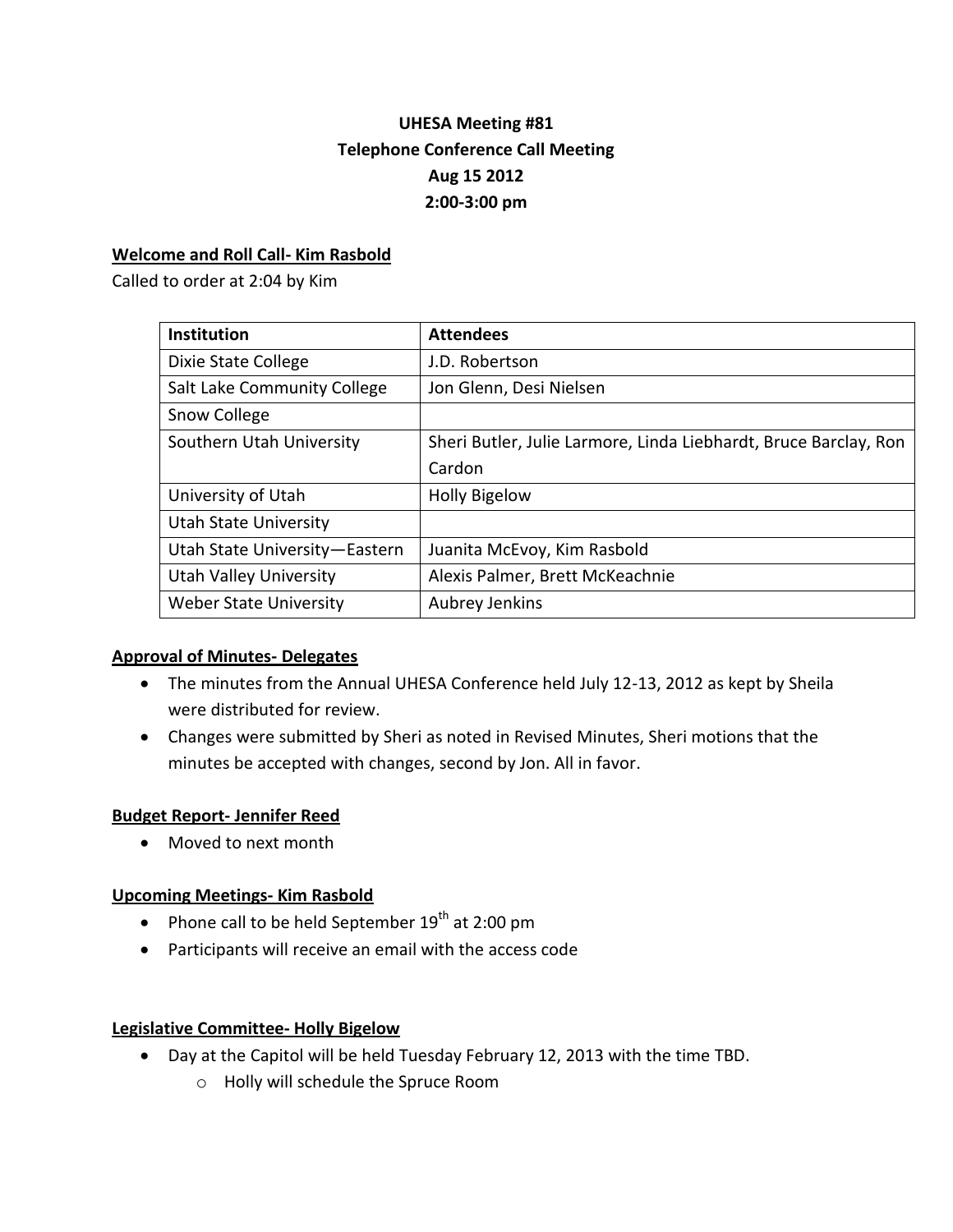- Proposed schedule: meet briefly, guest speaker, move to the floor, then meet after to discuss what we've learned, guest speaker.
- Holly will work to arrange speakers
- Committee will begin drafting the annual UHESA letter

| <b>Institution</b>            | <b>Summary</b>                                                         |
|-------------------------------|------------------------------------------------------------------------|
| Dixie State College           | J.D.- First meetings to be held in September                           |
| Salt Lake Community College   | Desi- half day retreat for exempt staff members was held.              |
|                               | They set goals for the coming year and participated in                 |
|                               | Strengths Quest training. Jon and Desi met with the                    |
|                               | College President to discuss their goals. They were                    |
|                               | encouraged by the support they received from their                     |
|                               | president.                                                             |
| Snow College                  | n/a                                                                    |
| Southern Utah University      | Ron-Recently held a board retreat. Submitted a proposal                |
|                               | to their President's Council for budget increase for staff             |
|                               | Assoc. Hoping to expand with a few more activities,                    |
|                               | including a staff night at the Shakespeare festival, welcome           |
|                               | wagon for new staff members, and other ongoing projects.               |
| University of Utah            | Holly- Committee met in August. They determined that                   |
|                               | their Legislative Chair and President-Elect will serve as              |
|                               | UHESA delegates and will choose alternates at a later                  |
|                               | meeting. (Jen will serve as UHESA Treasurer rather than a              |
|                               | U of U delegate.)                                                      |
| <b>Utah State University</b>  | n/a                                                                    |
| Utah State University-Eastern | Kim/Juanita-Recently started a wellness committee which                |
|                               | held a pot luck on healthy foods, etc., which was well                 |
|                               | received.                                                              |
| <b>Utah Valley University</b> | Alexis- University President held a Staff Forum (2 <sup>nd</sup> to be |
|                               | held), similar to a convocation for staff members.                     |
|                               | Breakfast was served, and the president spoke about his                |
|                               | vision for staff. The PACE president introduced the                    |
|                               | president. Approval was announced for increased funding                |
|                               | for their Staff Education fund, and funding for holiday                |
|                               | socials. Alexis endorsed the idea of a retreat with their              |
|                               | executive board.                                                       |

Weber State University **Aubrey- Continuing push for a Staff Service leave policy** 

#### **Campus Reports- Delegates**